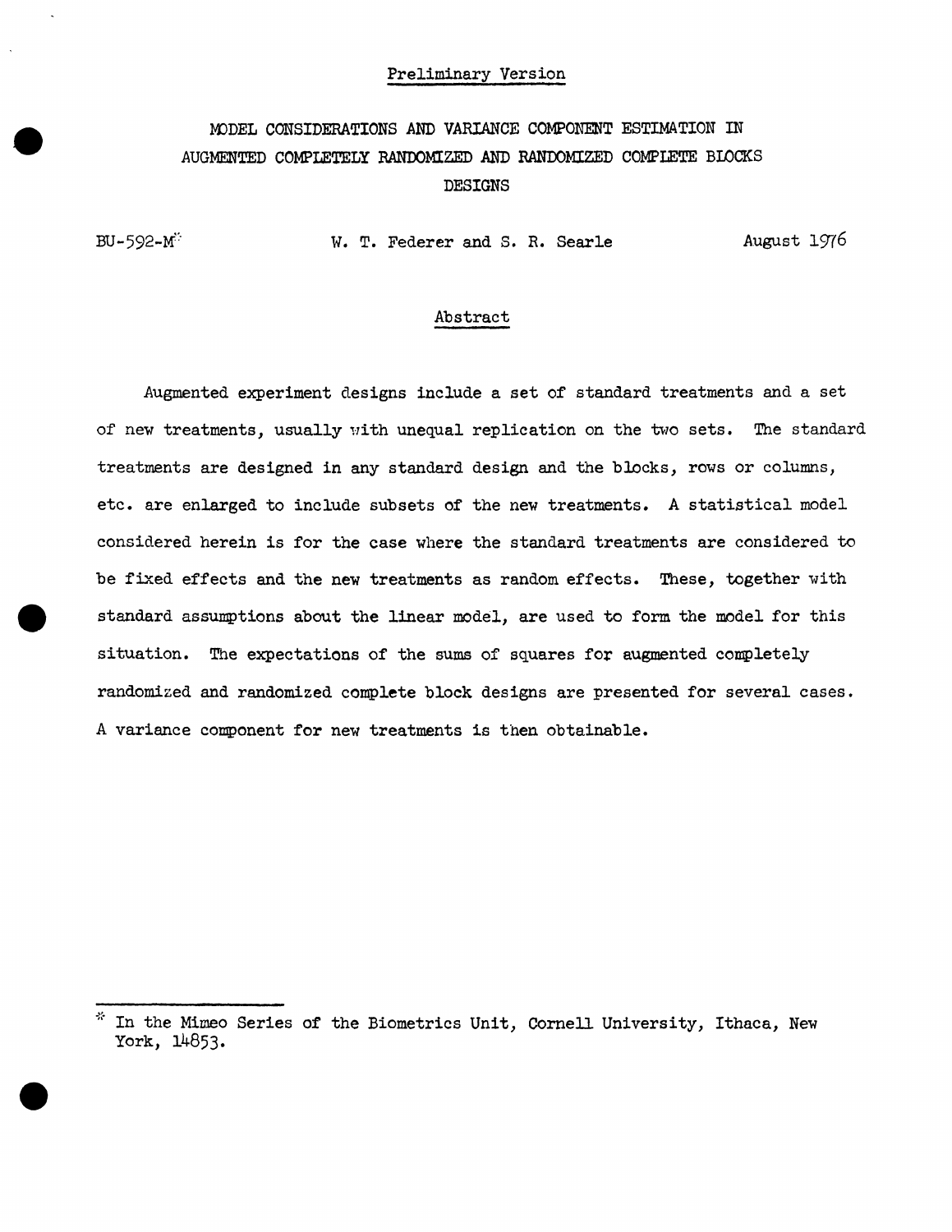## Preliminary Version

# . MODEL CONSIDERATIONS AND VARIANCE COMPONENT ESTIMATION IN AUGMENTED COMPLETELY RANDOMIZED AND RANDOMIZED COMPLETE BLOCKS DESIGNS

# BU-592-M\* W. T. Federer and s. R. Searle August 1976

#### 1. INTRODUCTION

 $\sim 100$ 

Augmented designs were introduced by Federer [1956, 1960, 1963, 1972) in a series of papers. Additional papers have also been prepared on this class of designs (see Searle [1965], Steel [1958], Federer and Raghavarao [1975], and Federer, Nair, and Raghavarao [1975]). The purpose of this paper is to present models for augmented completely randomized and randomized complete block designs, to discuss variance component and random effects estimation, and to present variances for some of the estimated quantities.

#### 2. MODEL CONSIDERATIONS FOR THE AUGMENTED COMPLETELY RANDOMIZED DESIGN

In an augmented experiment design, the treatment design will often consist of  $v_{\rm s}$  check varieties, standards, or controls and  $v_{\rm n}$  new varieties (or treat-'. ments). The standards are selected for specific comparisons and hence should be considered as fixed effects. The new varieties must usually be considered to be a random sample of lines from some specified population of lines. One might wish to estimate a component of variance for the new varieties as well as to estimate the effects for the individual lines.  $\Delta \phi = \phi_{\rm eff} \phi_{\rm eff}$  of  $\phi_{\rm eff}$  $\pm 80^{\circ}$  erg .

<sup>•</sup> In the Mimeo Series of the Biometrics Unit, Cornell University, Ithaca, New York, 14853.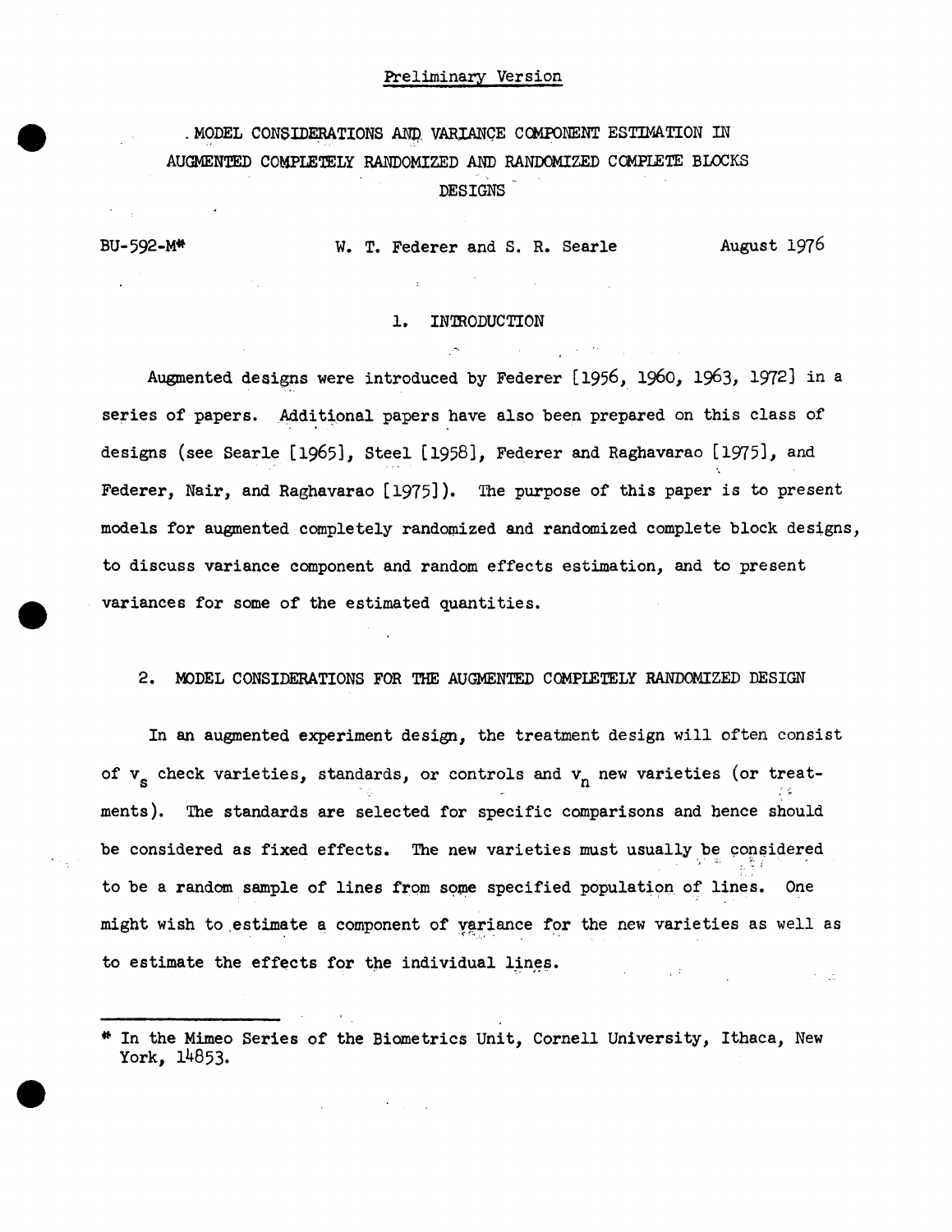Suppose that one draws, a simple random sample of experimental units (e.u.) . ... . ...  $\mathcal{L}^*$ from a single population of experimental units. A response equation and model for this situation would usually be formulated as follows for the  $j<sup>th</sup>$  observation:

$$
(2.1) \t Y_j^0 = \mu + \epsilon_j, \t E(\epsilon_j^0) = 0, \t E(\epsilon_{ij}) = 0, \t j \neq j^1, \t and \t E(\epsilon_j^2) = \sigma_{\epsilon}^2.
$$

If  $Y_{j}$  is not of the above form, perhaps some function of the observation is. Assuming (2.1) is appropriate, we now wish to apply the standards and the new varieties to the simple random sample of e.u. 's obtained. If the variety effect is additive, then some such model as the following might be appropriate:

$$
Y_{i,j} = \mu_i + \epsilon_{i,j}
$$

where  $E\mu_{i} = \mu_{i}$ , for  $i=1,2,\cdots,v_{s}$ ;  $E(\mu_{i} = \mu_{n} + \tau_{i}) = E(\mu_{n}) = \mu_{n}$ ,  $i=v_{s}+1,\cdots,v_{s}+v_{n}$ ;  $\tau_i$  are IID(0, $\sigma_{\tau}^2$ ), i=v+1,  $\cdots$ ,  $v_g$ + $v_n$ ; and  $\epsilon_{i,j}$  are IID(0, $\sigma_{\epsilon}^2$ ).  $\alpha$  ,  $\beta$  ,  $\alpha$  ,  $\alpha$ 

Another model that could be appropriate for this situation is that the ·,' variety effects enter in a multiplicative manner as follows:

(2.3) 
$$
Y_{j}^{\tau} = Y_{i,j}^{*} = (\mu + \epsilon_{j})^{\tau} = \mu_{i}^{*} + \epsilon_{i,j}^{*},
$$

where  $E(Y_{ij}^*) = E(\mu_{i}^*) = \tau_i \mu$  for  $i=1,2,\cdots,v_s, \epsilon_j$  are  $IID(0,\sigma_{\epsilon}^2)$ ;  $\epsilon_{ij}^*$  are  $ID(0,(\tau_i^2)^2 \sigma_{\epsilon}^2)$ ; and  $E(\log \mu \tau_i) = E(\log \mu) + E(\log \tau_i)$  where the log  $\tau_i$  are IID(0, $\sigma^2_{\log \tau}$ ). A test for this model is described in Federer [1955], page 50, for a specified check variety. The extension for  $v_g$  checks is straightforward.

 $\frac{1}{2}$  ,  $\frac{1}{2}$  ,  $\frac{1}{2}$  ,  $\frac{1}{2}$ 

Let us consider the model in (2.2) and the expectation of the following sums of squares:

(i) sum of squares among standard or check varieties;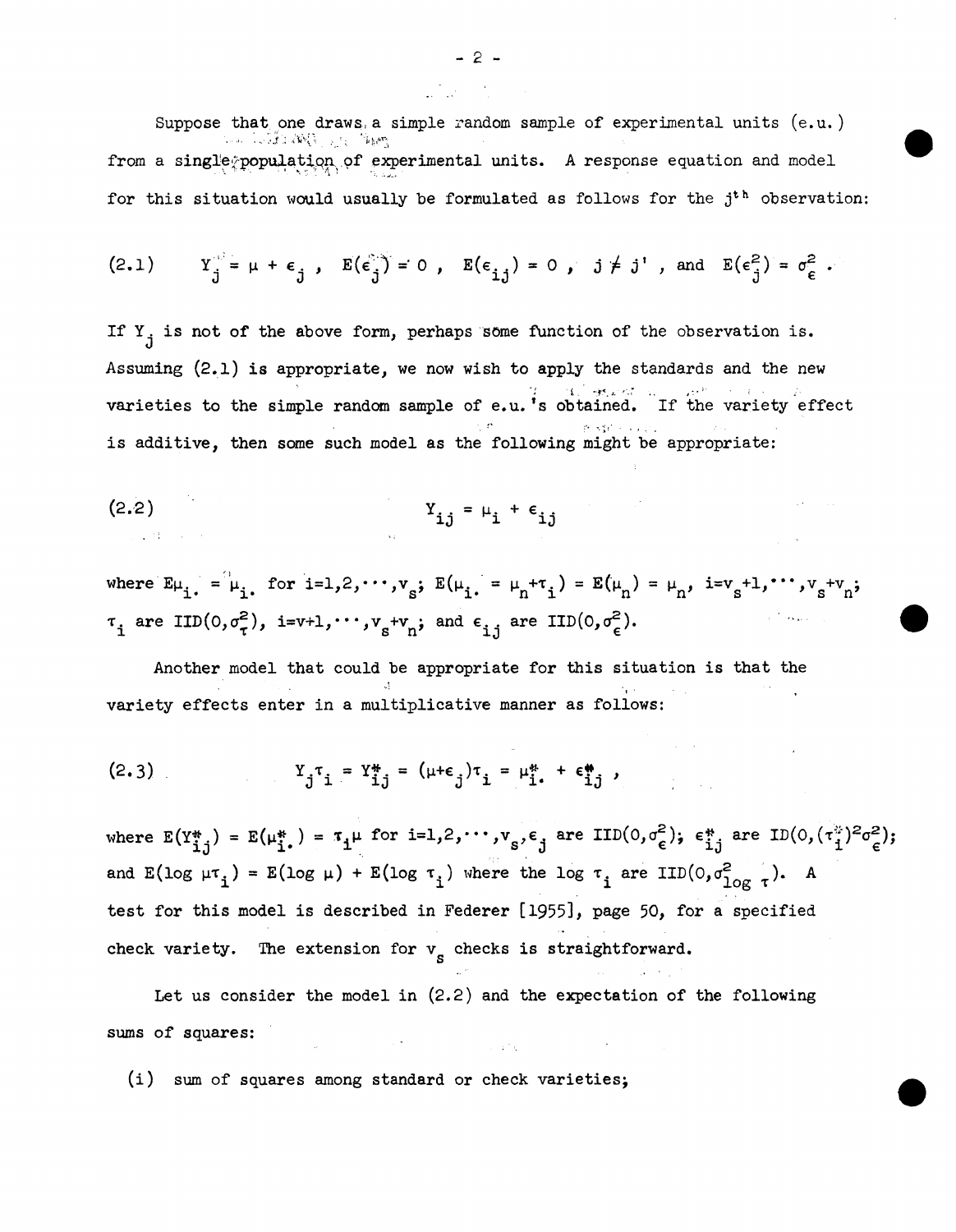(ii) sum of squares *tor* standards versus new varieties;

(iii) sum of squares among new varieties; and

(iv) sum of squares for remainder.

Furthermore, let  $Y_i = \sum_{j=1}^T Y_{i,j}$  for  $i=1,2,\cdots,v_{s}$  and let  $Y_{i1}$  be the yield of the  $i$ <sup>th</sup> new variety,  $i=v_s+1$ ,  $\cdots$ ,  $v_s+v_n$ ; let Y<sub>.</sub>. =  $\sum_{i=1}^{V_s}\sum_{j=1}^T Y_{i,j}$  and  $Y_{\cdot 1} = \sum_{i=v_s+1}^{V_s+v_n} Y_{i1}$ . The total number of observations will be  $v_n + rv_s$ . The expectations of the various sums of squares are given in Table 2.1.

If there are  $r_i$  experimental units assigned to the i<sup>th</sup> variety, then the expectation of the various sums of squares are given in Table 2.2. Let  $C_S = \sum_{i=1}^{V_s} \sum_{j=1}^{r_i} Y_{i,j}$  be the total of the standard variety yields, let  $C_n = \sum_{i=v_s+1}^{V_s+v_n} \sum_{j=1}^{r_i} Y_{i,j}$ be the total of the new variety yields, let  $\Sigma_{i=1}^{V_s} r_i = r_s$  be the total number of observations on the standard varieties, let  $\sum_{i=v_{n}+1}^{V_{s}+V_{n}} r_{i} = r_{n}$  be the total number of observations on the new varieties, and let  $r_s + r_n = r$ , be the total number of observations. Using this symbolism the various sums of squares are as given  $\mathbf{I} \in \mathbb{R}^n$ in Table 2.2. Note, however, that the residual mean square among standards. may have a different expected value,  $\sigma_{\epsilon s}^2$ , from that for the remainder mean square for the new varieties,  $\sigma_{\epsilon n}^2$ . If  $\sigma_{\epsilon s}^2 = \sigma_{\epsilon n}^2$ , then a pooled remainder mean square with  $(r_s - v_s) + (r_n - v_n)$  degrees of freedom should be used. If the residual variation for new varieties is suspected of being higher {lower) than that for check varieties, one could perform an F-test to test this hypothesis.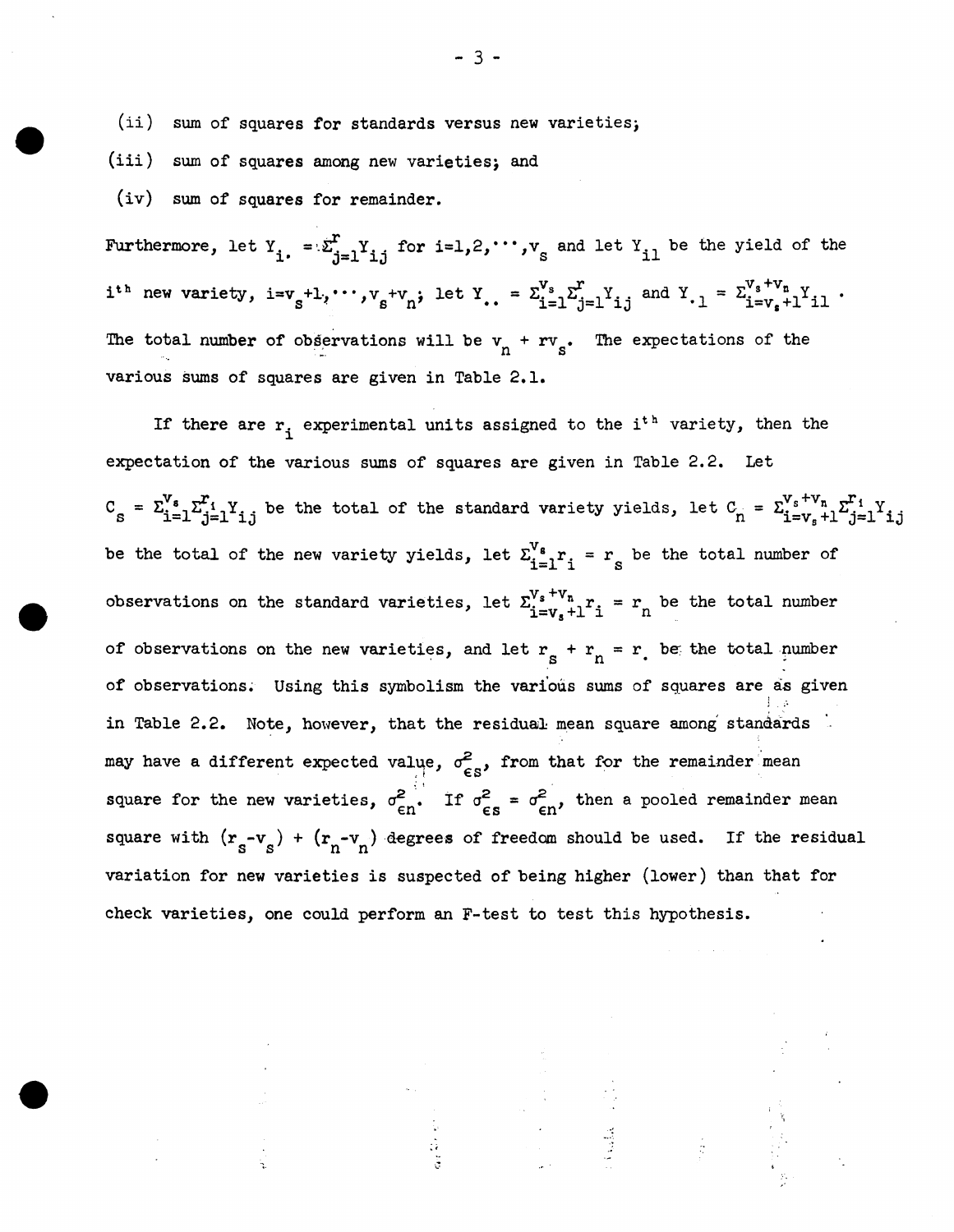| Source of variation            | d.f.           | Sum of squares                                                                                                        | Expected value of sum of squares                                                                                                                      |
|--------------------------------|----------------|-----------------------------------------------------------------------------------------------------------------------|-------------------------------------------------------------------------------------------------------------------------------------------------------|
| Total                          | $rv_s$ + $v_n$ | $\sum_{i=1}^{v_s} \sum_{i=1}^{r} Y_{i,i}^2 + \sum_{i=1}^{v_s+v_n} Y_{i,1}^2$<br>$i=1$ $j=1$ $i=v_s+1$                 |                                                                                                                                                       |
| Correction for mean            | $\mathbf{I}$   | $(Y_{.}.+Y_{.1})^2/(rv_{.}+v_{n})$                                                                                    |                                                                                                                                                       |
| Among standard<br>varieties    | $v_{s}$ -1     | $\sum_{r}^{V_s} \frac{Y_i^2}{r} - \frac{Y_i^2}{rV_s}$<br>$i = 1$                                                      | $(v_s-1)\sigma_{\epsilon}^2 + r \sum_{i=1}^{v_s} \mu_{i}^2 - \frac{r}{v_s} (\sum_{i=1}^{v_s} \mu_{i})^2$                                              |
| Standards vs. new<br>varieties | $\mathbf{1}$   | $\frac{Y_{\cdot}^{2}}{rv_{-}} + \frac{Y_{\cdot}^{2}}{v_{-}} - \frac{(Y_{\cdot} + Y_{\cdot})^{2}}{rv_{\cdot} + v_{n}}$ | $\sigma_{\epsilon}^{2} + \frac{rv_{s}}{rv_{s}+v_{n}}\sigma_{\tau}^{2} + \frac{r}{v_{s}}\left(\sum_{i=1}^{v_{s}}\mu_{i}\right)^{2} + v_{n}\mu_{n}^{2}$ |
|                                |                |                                                                                                                       | $\sum_{i=1}^{v_s} \mu_i + v_n \mu_n$ <sup>2</sup> /(rv <sub>s</sub> +v <sub>n</sub> )                                                                 |
| Among new varieties            | $v_n - 1$      | $V_s + V_n$<br>$\sum_{i=1}^{V_s + V_n} Y_{i1}^2 - (\sum_{i=1}^{V_s + V_n} Y_{i1})^2 / v_n$<br>$i=v_s+1$ $i=v_s+1$     | $i=1$<br>$(v_n-1)(\sigma_c^2+\sigma_\tau^2)$                                                                                                          |
| Remainder                      | $v_s(r-1)$     | $\sum_{i}^{V_s} \sum_{i}^{r} (Y_{i,j} - \overline{y}_{i})^2$<br>$i=1$ $j=1$                                           | $v_s(r-1)\sigma_c^2$                                                                                                                                  |

 $\bullet$ 

 $\bullet$ 

 $_+$ 

 $\mathbf{I}$ 

e

 $\sim$ 

Table 2.1. Expectation of sums of squares in an analysis of variance for an augmented completely randomized design for model (2.2). (Equal replication.)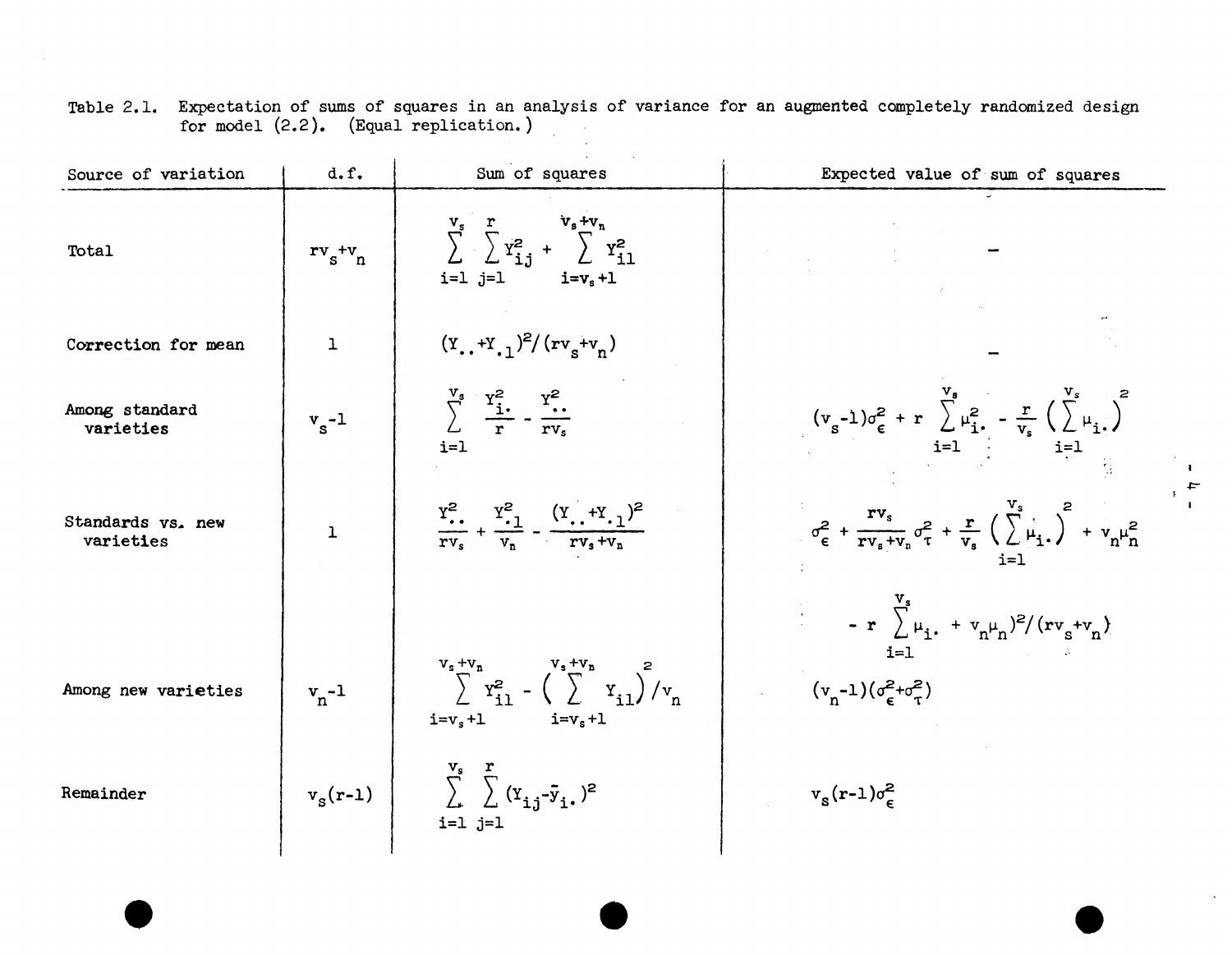| Table 2.2. Expectation of sums of squares in an analysis of variance for an augmented completely randomized design for |  |  |  |  |  |  |  |
|------------------------------------------------------------------------------------------------------------------------|--|--|--|--|--|--|--|
| model (2.2). (Unequal replication.)                                                                                    |  |  |  |  |  |  |  |

e e e

| Source of variation                  | d.f.         | Sum of squares                                                                                                                                        | Expected value of sum of squares                                                                                                                                                                     |
|--------------------------------------|--------------|-------------------------------------------------------------------------------------------------------------------------------------------------------|------------------------------------------------------------------------------------------------------------------------------------------------------------------------------------------------------|
| Total                                | $r_n+r_s$    | $\sum_{i,j}^{v_s+v_n} \sum_{i,j}^{r_i}$<br>$i=1$ $j=1$                                                                                                |                                                                                                                                                                                                      |
| Correction for mean                  | $\mathbf{1}$ | $(c_s + c_n)^2/r$ .                                                                                                                                   |                                                                                                                                                                                                      |
| Among standard<br>varieties          |              |                                                                                                                                                       | $v_{s}$ -1 $\sum_{i=1}^{V_{s}} \frac{Y_{i}^{2}}{r_{i}} - \frac{C_{s}^{2}}{r_{s}}$ $(v-1)\sigma_{\epsilon s}^{2} + \sum_{i=1}^{V_{s}} r_{i}\mu_{i}^{2} - (\sum_{i=1}^{V_{s}} r_{i}\mu_{i})^{2}/r_{s}$ |
| Standard vs. new<br>varieties        | $\mathbf{1}$ |                                                                                                                                                       |                                                                                                                                                                                                      |
|                                      |              |                                                                                                                                                       | $\sqrt{ }$<br>+ $\left(\sum_{i=1}^{n} r_i \mu_i\right)^2 \left(\frac{1}{r_s} - \frac{1}{r}\right) - 2r_n \mu_n \sum_{i=1}^{n} r_i \mu_i$ , /r.                                                       |
| Among new varieties                  |              | $i=v_s+1$                                                                                                                                             | $v_n^{-1}$ $v_n^{-1}$ $v_n^2 + v_n$ $v_n^2 + v_n$ $v_n^2 + v_n$ $(v_n^{-1})\sigma_{en}^2 + \sigma_{\tau}^2 (r_n - \sum_{i-w+1}^{v_s+v_n} r_{i}^2/r_n)$                                               |
| Remainder for standards<br>varieties |              | $\mathbf{r_s}$ v <sub>s</sub> $\mathbf{r_i}$<br>$\sum \left\{ (x_{i,j} - \bar{y}_{i.})^2 \right\}$ $(r_s - v_s) \sigma_{\epsilon s}^2$<br>$i=1$ $j=1$ |                                                                                                                                                                                                      |
| Remainder for new<br>varieties       |              | $r_n-v_n$ $\sum_{i=v_8+1}^{v_s+v_n} \sum_{j=1}^{r_1} (Y_{i,j}-\bar{y})^2$ $(r_n-v_n)\sigma_{\epsilon n}^2$                                            |                                                                                                                                                                                                      |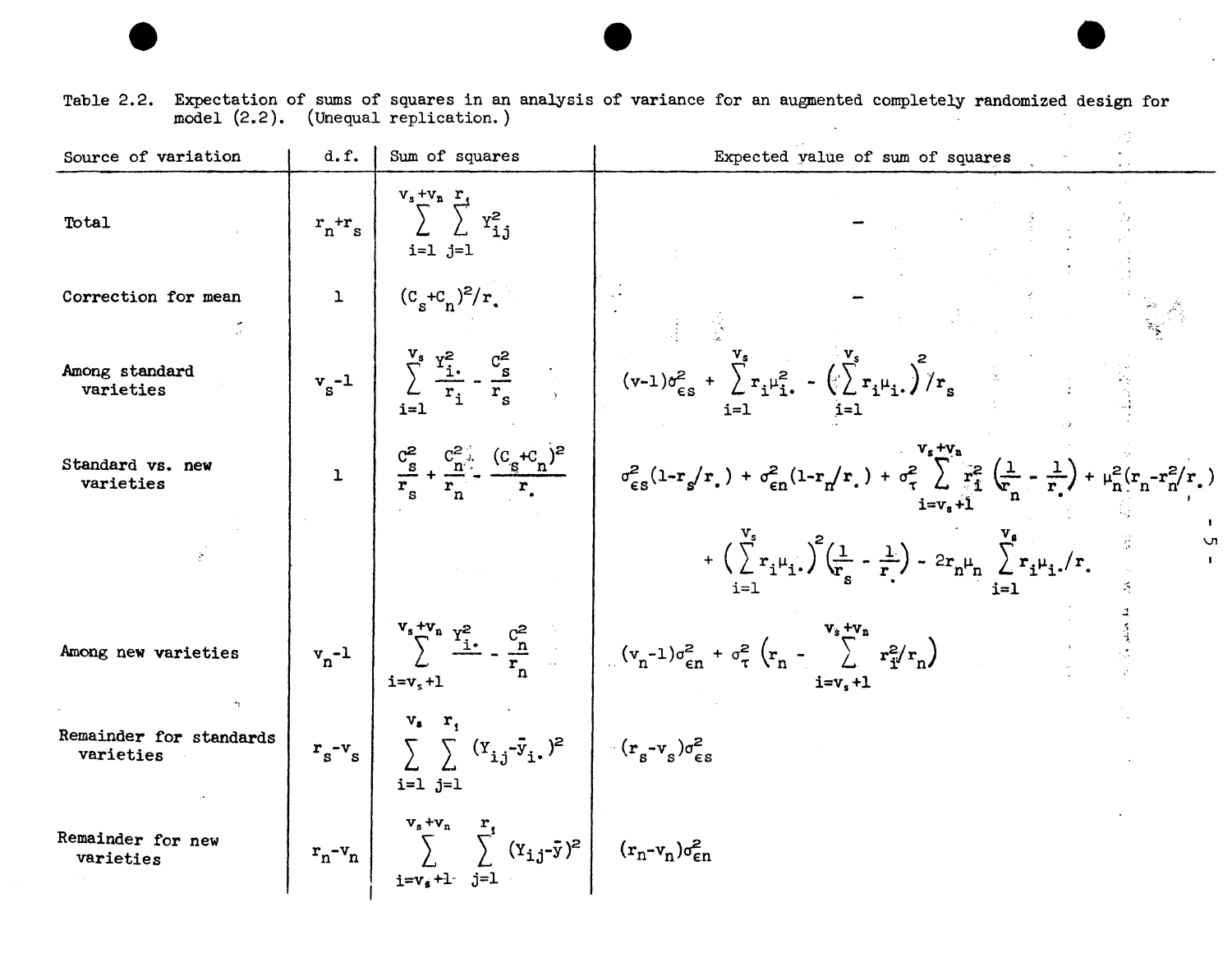## 3. MODEL CONSIDERATIONS FOR THE AUGMENTED RANDOMIZED COMPLETE BLOCK DESIGN

- 6 -

Let the treatment design for the augmented randomized complete block be the same as described in the previous section. A cluster - simple random sample will be used to select the experimental units to which the standard and new varieties will be applied. Consider the model for the e.u. 's in this case to be:

(3.1) 
$$
Y_{h,j} = \mu_{\cdot,j} + \epsilon_{h,j}, \quad j=1,2,\cdots,b = \text{number of blocks}
$$

where a simple random sample of size  $k_i$  is obtained from the j<sup>th</sup> subpopulation (cluster) selected for experimentation,  $E(Y_{h,j}|j) = \mu_{j,j} = \mu + \beta_{j}$ ,  $\beta_{j}$  are IID(0, $\sigma_{\beta}^{2}$ ), and the  $\epsilon_{h,i}$  are IID(0, $\sigma_{\epsilon}^{2}$ ).

If the variety effects,  $\tau_i$ , have only an additive effect when applied to the experimental units, then a model similar to  $(2.2)$  may be formulated as:

(3.2) 
$$
Y_{ij} = \mu + \tau_i + \beta_j + \epsilon_{ij} = \mu_i + \beta_j + \epsilon_{ij}, \quad i=1,2,\cdots,v_{s'}v_{s}+1,\cdots,v_{s}+v_{n},
$$

where the above conditions for  $(3.1)$  and  $(3.2)$  hold.

If the variety effects  $\tau_{\bf i}$  have some multiplicative effect, then one of the following two models,  $(3.3)$  or  $(3.4)$ , might be appropriate:

(3.3)  
\n
$$
Y_{hj} \tau_1 = (\mu + \beta_j + \epsilon_{hj}) \tau_1 = Y_{i,j}^*
$$
\n
$$
= \mu_{i}^* + \tau_i \beta_j + \tau_i \epsilon_{hj}
$$
\n
$$
= \mu_{i}^* + \beta_{j}^* + \epsilon_{i,j}^*
$$

where the  $\epsilon_{ij}^*$  have zero mean and variance  $\tau_i^2 \sigma_{\epsilon}^2$  and the  $\beta_{ij}^*$  have zero mean and a function of  $\sigma_{\beta}^2$  and the  $\tau_i^2$  as their variance.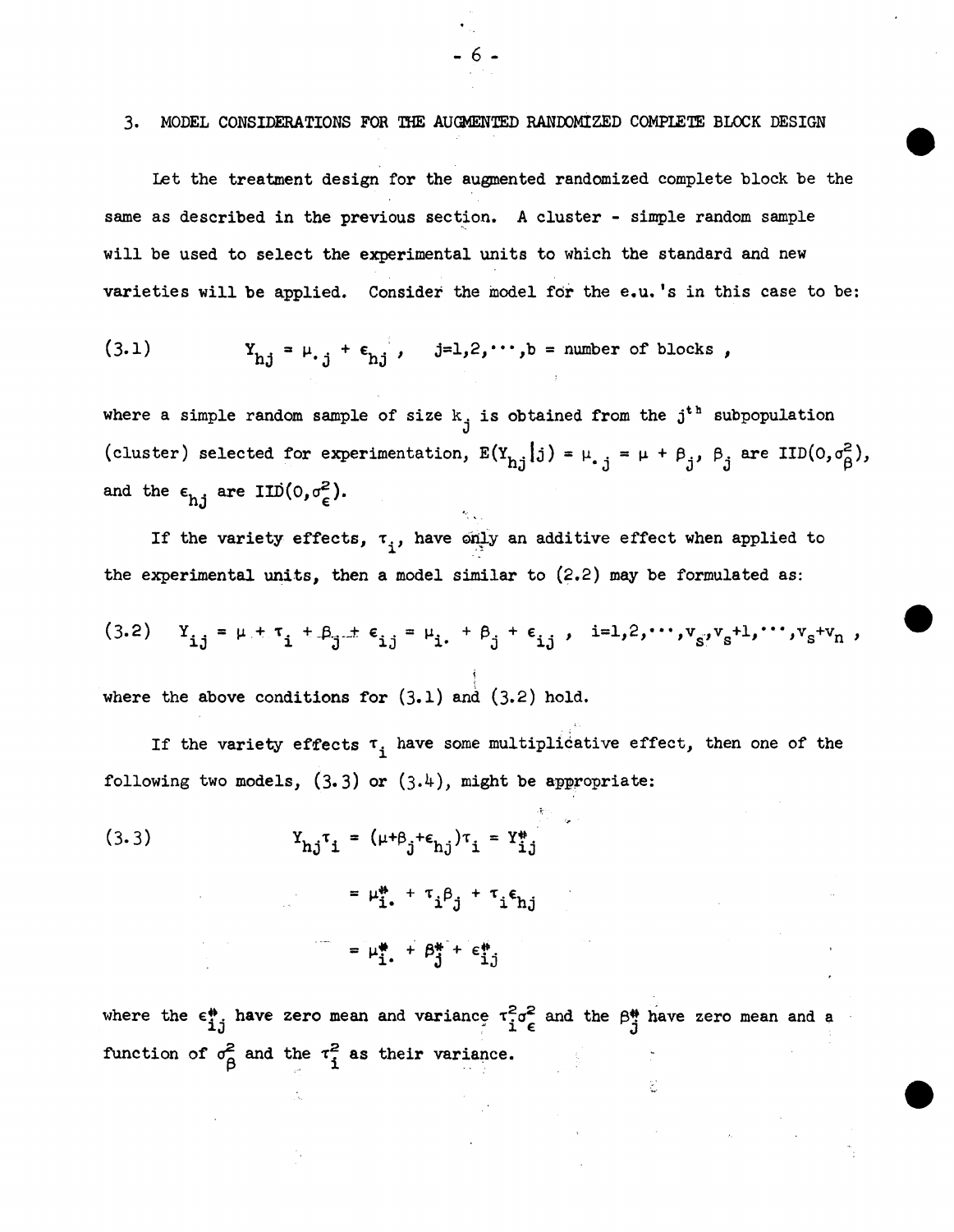(3.4)  
\n
$$
Y_{\mathbf{i} \mathbf{j}} = \mu + \beta_{\mathbf{j}} + \tau_{\mathbf{i}} + \beta_{\mathbf{j}} \tau_{\mathbf{i}} / \mu + \epsilon_{\mathbf{i} \mathbf{j}}'
$$
\n
$$
= \mu_{\mathbf{i} \cdot \mathbf{i}} \mu_{\mathbf{i} \cdot \mathbf{j}} / \mu + \epsilon_{\mathbf{i} \cdot \mathbf{i}}'
$$

where the  $\epsilon_{i,j}^{\prime}$  are IID(0, $\sigma_{\epsilon}^{2}$ ) and the remaining quantities are defined as in (3.2). The latter model is what might be called the Tukey-type-of-nonadditivity model.

In the following we shall confine ourselves to model  $(3.2)$  as the theory is not available for model (3.3), for example. The expectations of the various sums of squares under model (3.2) are given in Table 3.1 for the case of  $\rm v_{\rm g}$ standard varieties arranged in  $b = r_g$  blocks of a randomized complete block design. The blocks are enlarged and augmented with some of the new varieties in such a manner as to retain equality of error variances within blocks. That is, the block size,  $k_{j}$ , could vary as long as heterogeneity of variances is not encountered. Using an indicator variable,  $n_{i,j} = 0, 1$ , to indicate the presence or absence of a variety in a given block j under the assumption that no variety occurs more than once in a block, we could rewrite the response equation of (3.2) as

 $n_{i,j}Y_{i,j} = n_{i,j}(\mu + \tau_i + \beta_j + \epsilon_{i,j})$ ,

which is the usual response equation for a binary incomplete block design for which  $n_{i,j} = 0,1$ . The standard form of the analysis of variance holds. Let  $Q_i = Y_i - \sum_{j=1}^{D} n_{ij} \bar{y} \cdot j$  where  $Y_i =$  total yield of i<sup>th</sup> variety and  $\bar{y} \cdot j$  be the mean of all  $k_j$  responses in the j<sup>th</sup> block; let  $\bar{y}_{\cdot j_S}$  be the block mean for the  $v_{\rm s}$  standard variety yields in block j; let the total of all b $v_{\rm s}$  +  $v_{\rm n}$  observations be Y., of the bv<sub>s</sub> standard variety yields only, be Y<sub>., s</sub>, and of the v<sub>n</sub> new variety yields only, be Y<sub>..n</sub>; let the corresponding means be  $\bar{y}_{\dots S}$  for standard yields and

- 7 -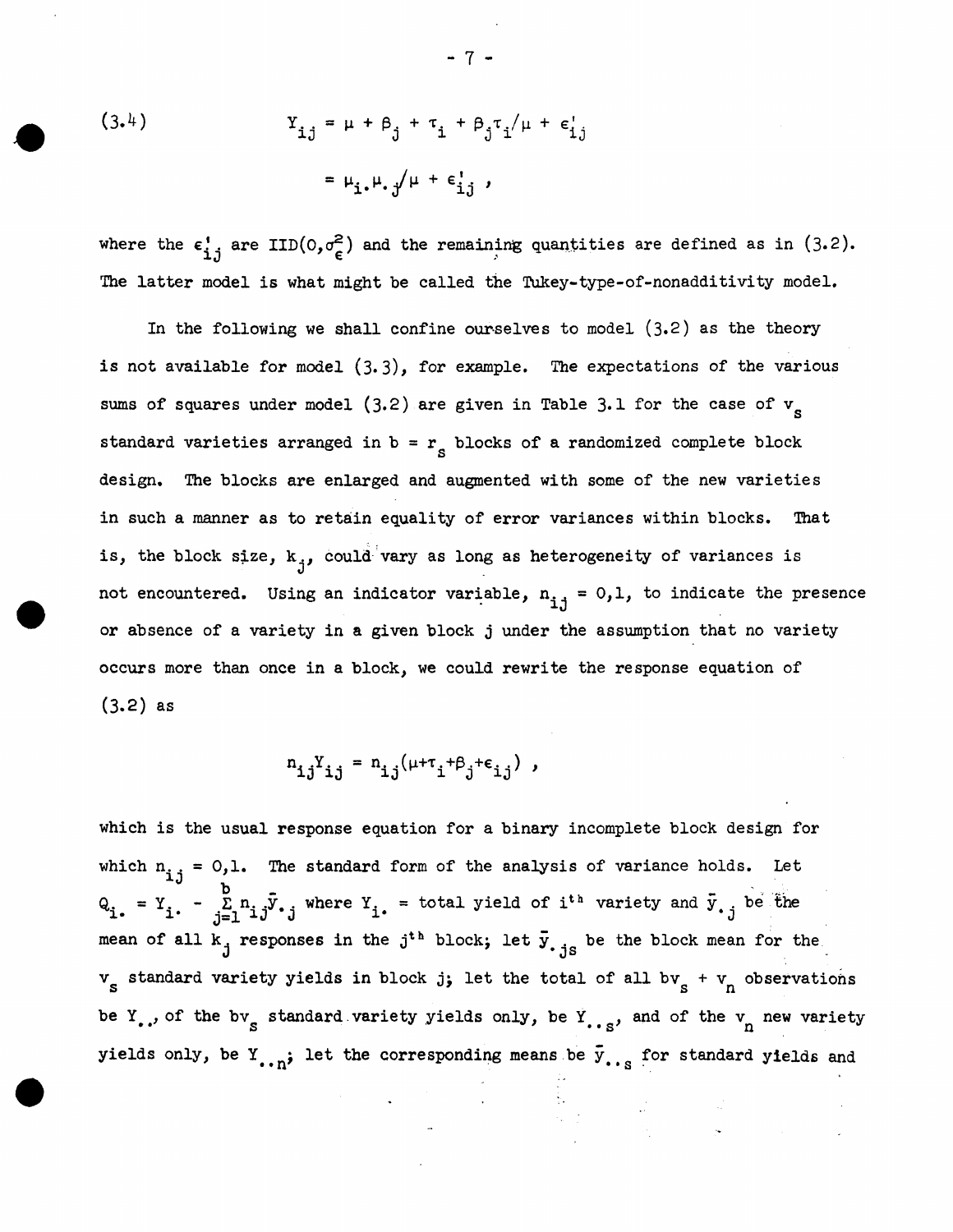| Source of variation                                  | d.f.           | Sum of squares                                                                                                                             | Expected value of sum of squares                                                                         |
|------------------------------------------------------|----------------|--------------------------------------------------------------------------------------------------------------------------------------------|----------------------------------------------------------------------------------------------------------|
| Total                                                | $bv_s+v_n$     | $\sum_{i=1}^{V_s+V_n} \sum_{i=1}^{r} Y_{i,j}^2$<br>$i=1$ $j=1$                                                                             |                                                                                                          |
| Correction for mean                                  | 1              | $Y^2$ /(bv <sub>s</sub> +v <sub>n</sub> )                                                                                                  |                                                                                                          |
| Among blocks for<br>standard yields only             | $b-1$          | $\mathbf{v} \sum (\bar{\mathbf{y}}_{\cdot} \cdot \mathbf{y}_{\cdot} \cdot \bar{\mathbf{y}}_{\cdot} \cdot \mathbf{s})^2$<br>j=1             | $(b-1)(\sigma_{\epsilon}^2+v_{s}\sigma_{\beta}^2)$                                                       |
| Among standard varieties                             | $v_s - 1$      | r $\sum_{i=1}^{V_s} (\bar{y}_{i} - \bar{y}_{i} - s)^2$<br>$i=1$                                                                            | $(v_s-1)\sigma_{\epsilon}^2 + r \sum_{i=1}^{v_s} \mu_{i}^2 - \frac{r}{v_s} (\sum_{i=1}^{v_s} \mu_{i})^2$ |
| Standards vs. new<br>varieties (eliminate<br>blocks) | $\mathbf{I}$   |                                                                                                                                            |                                                                                                          |
| Among new varieties<br>(eliminate blocks)            | $v_n-1$        | $V_s + V_n$<br>$\sum_{i=1}^{N_s + V_n} \hat{\tau}_i^2 - \left(\sum_{i=1}^{N_s + V_n} \hat{\tau}_i\right)^2 / v_n$<br>$i=vs+1$<br>$i=v_s+1$ | $(v_n-1)(\sigma_{\epsilon}^2+\sigma_{\tau}^2)$                                                           |
| Standard variance X block<br>$=$ remainder           | $(v_s-1)(b-1)$ | $\sum_{i=1}^{V_s} \sum_{i=1}^{b} (Y_{i,j} - \bar{y}_{i,s} - \bar{y}_{i,s} + \bar{y}_{i,s})^2$<br>$i=1$ $j=1$                               | $\sigma_{\epsilon}^{2}(v_{s}-1)(b-1)$                                                                    |
|                                                      |                |                                                                                                                                            |                                                                                                          |
|                                                      |                |                                                                                                                                            |                                                                                                          |

 $\bullet$ 

Table 3.1. Expectation of sums of squares in an analysis of variance for an augmented randomized complete block design under model (3.2) and with equal replication on standard varieties (b=r<sub>s</sub>) and on new varieties (r<sub>i</sub>=1).

e

•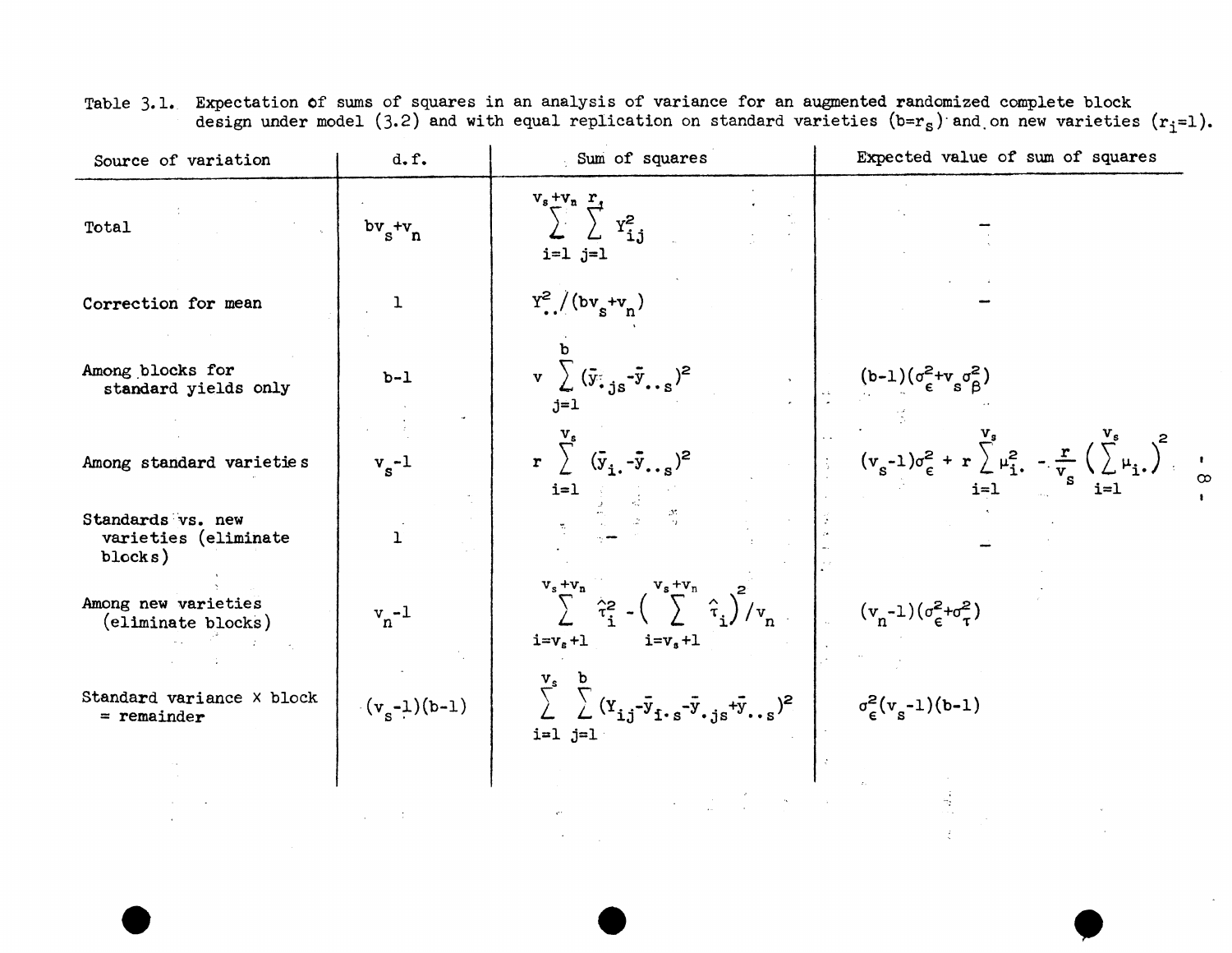$\bar{y}_{\ldots n}$  for new varieties. Furthermore, let the  $\hat{\tau}_i = Y_{i \cdot n} - \bar{y}_{\ldots j s} n_{i,j} =$  new variety total minus the estimated block mean (from standard yields only) for the block containing the i<sup>th</sup> new variety. Then, the sum of squares  $\sum_{i=v_s+1}^{v_s+v_n} \hat{\tau}_i^2$  has the expection,  $v_s$ given that  $\mu = \sum_{i=1}^{V_s} \mu_i / v_s$ , indicated in Table 3.1.

# 4. AN EXAMPLE OF AN AUGMENTED RANDOMIZED COMPlETE BLOCK DESIGN

A hypothetical numerical example of an augmented randomized complete block with  $v_s = 4$ ,  $b = 3$ , and  $v_n = 8$  is given in Federer [1956]. The analysis of variance table is reproduced in Table  $4.1$ , putting it in the form of Table 3.1.

One could also utilize a sum of squares among new varieties within blocks and obtain the resulting expectation. The expected value of the sum of squares in the j<sup>th</sup> block would be  $(k_j - v_s - 1)(\sigma_\epsilon^2 + \sigma_\tau^2)$ . The expected value of this sum of squares over all blocks would be  $(\sigma_{\epsilon}^2+\sigma_{\tau}^2)$   $\sum\limits_{j=1}^b$   $(k_j-v_s-1)$ , with  $\sum\limits_{j=1}^b$   $(k_j-v_s-1)$  degrees of freedom.

Ztr.

 $\label{eq:2.1} \begin{array}{ll} \mathbb{P} & \mathbb{P} & \mathbb{P} \\ \mathbb{P} & \mathbb{P} & \mathbb{P} \\ \mathbb{P} & \mathbb{P} & \mathbb{P} \\ \mathbb{P} & \mathbb{P} & \mathbb{P} \\ \mathbb{P} & \mathbb{P} & \mathbb{P} \end{array}$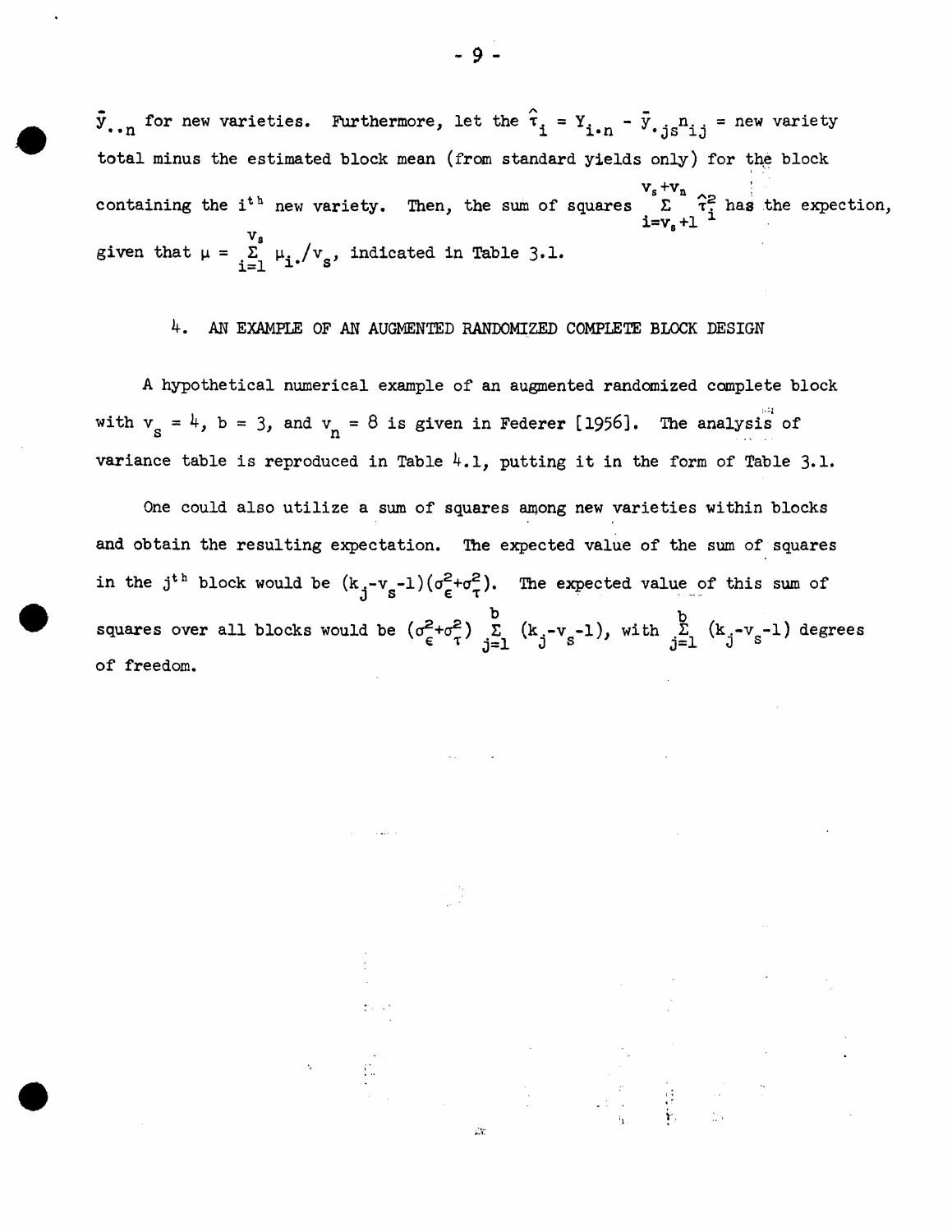| Source of variation                                        | d.f.           | Sum of squares | Mean square | Expected value of mean square                                                   |
|------------------------------------------------------------|----------------|----------------|-------------|---------------------------------------------------------------------------------|
| Total                                                      | 20             | 133,652        |             |                                                                                 |
| Correction for mean                                        | $\mathbf{I}$   | 132,845        |             |                                                                                 |
| Among blocks for standard<br>yields only                   | $\overline{2}$ | 69.5000        | 34.75       | $\sigma_{\epsilon}^{2}$ + $4\sigma_{\beta}^{2}$                                 |
| Among standard varieties                                   | 3              | 52.9167        | 17.64       | $\sigma_{\epsilon}^2$ +<br>$\sum \mu_i^2$ .<br>$-\frac{1}{4}$<br>$i=1$<br>$i=1$ |
| Standards vs. new varieties<br>(eliminating block effects) | $\mathbf{I}$   | $\mathbb{R}^+$ |             | Á<br>$\mathcal{I}^{\alpha}_{\alpha}$                                            |
| Among new varieties<br>(eliminating blocks)                | $\overline{7}$ | 289.8047       | 41.40       | $\sigma_{\epsilon}^2 + \sigma_{\tau}^2$                                         |
| Remainder                                                  | 6              | 161.8333       | 26.97       | $\sigma_{\boldsymbol{\epsilon}}^2$                                              |
|                                                            |                |                |             |                                                                                 |

 $\bullet$ 

Table  $4.1$ . Analysis of variance table for an augmented randomized complete block design with b=3,  $v_s = 4$ , and  $v_n = 8$ .

e

 $\mathbf{I}$  $\overline{5}$  $\mathbf{r}$ 

 $\sim$ 

•

 $\bullet$ 

 $\gamma_{\rm e}$ 

 $\mathcal{A}^{\mathcal{A}}$